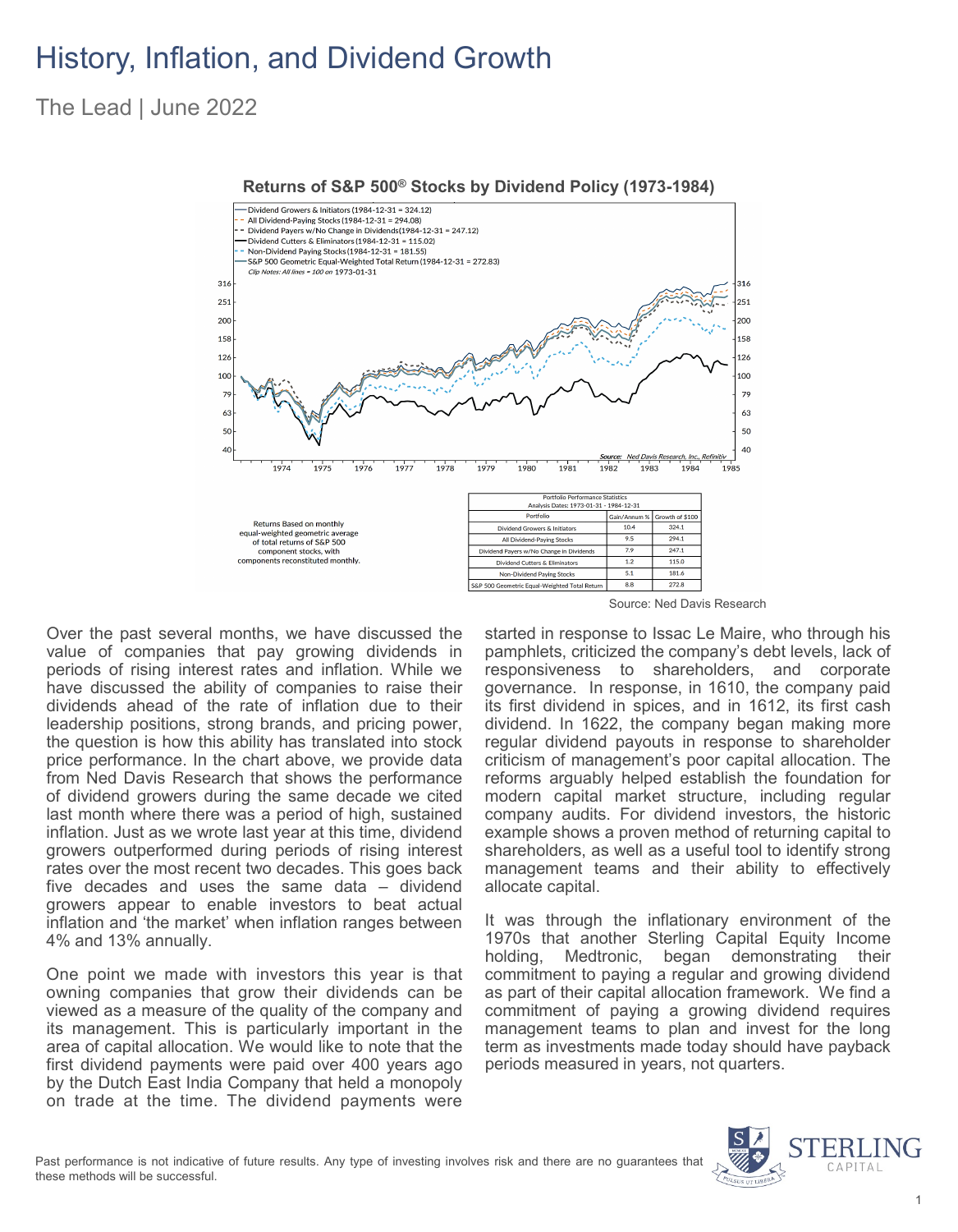# History, Inflation, and Dividend Growth

The Lead | June 2022



As seen by their dividend growth during the period, Medtronic was able to grow its dividend ahead of the rate of inflation, to the benefit of shareholders. This capital allocation discipline remains consistent with Medtronic paying shareholders its 45th consecutive dividend increase this year. Future dividend increases should be due to the capital allocation strategy outlined on its most recent earnings call "to prioritize our longterm investments in organic research and development, with a focus on large opportunities in future growth markets."

The example of Sterling Capital Equity Income holding Medtronic is not meant as a recommendation, but rather as an example of how a 400-year-old practice of returning capital to shareholders can be interwoven into prudent long-term capital management, in addition to a potential signal to investors of the quality of a company's management and business. Whether it is through a market cycle or the current period of higher inflation, consistent dividend growth appears to provide the right ingredient to add to any portfolio.

As always, thank you for your interest and trust managing your investments.

**Charles J. Wittmann, CFA®**, Executive Director, joined Sterling Capital Management in 2014 and has investment experience since 1995. Chip is co-portfolio manager of the Equity Income strategy. Prior to joining Sterling, he worked for Thompson Siegel & Walmsley as a portfolio manager and (generalist) analyst. Prior to TS&W, he was a founding portfolio manager and analyst with Shockoe Capital, an equity long/short hedge fund. Chip received his B.A. in Economics from Davidson College and his M.B.A. from Duke University's Fuqua School of Business. Chip earned the Certificate in ESG Investing, which is developed, administered and awarded by the CFA Society of the United Kingdom. He holds the Chartered Financial Analyst® designation.